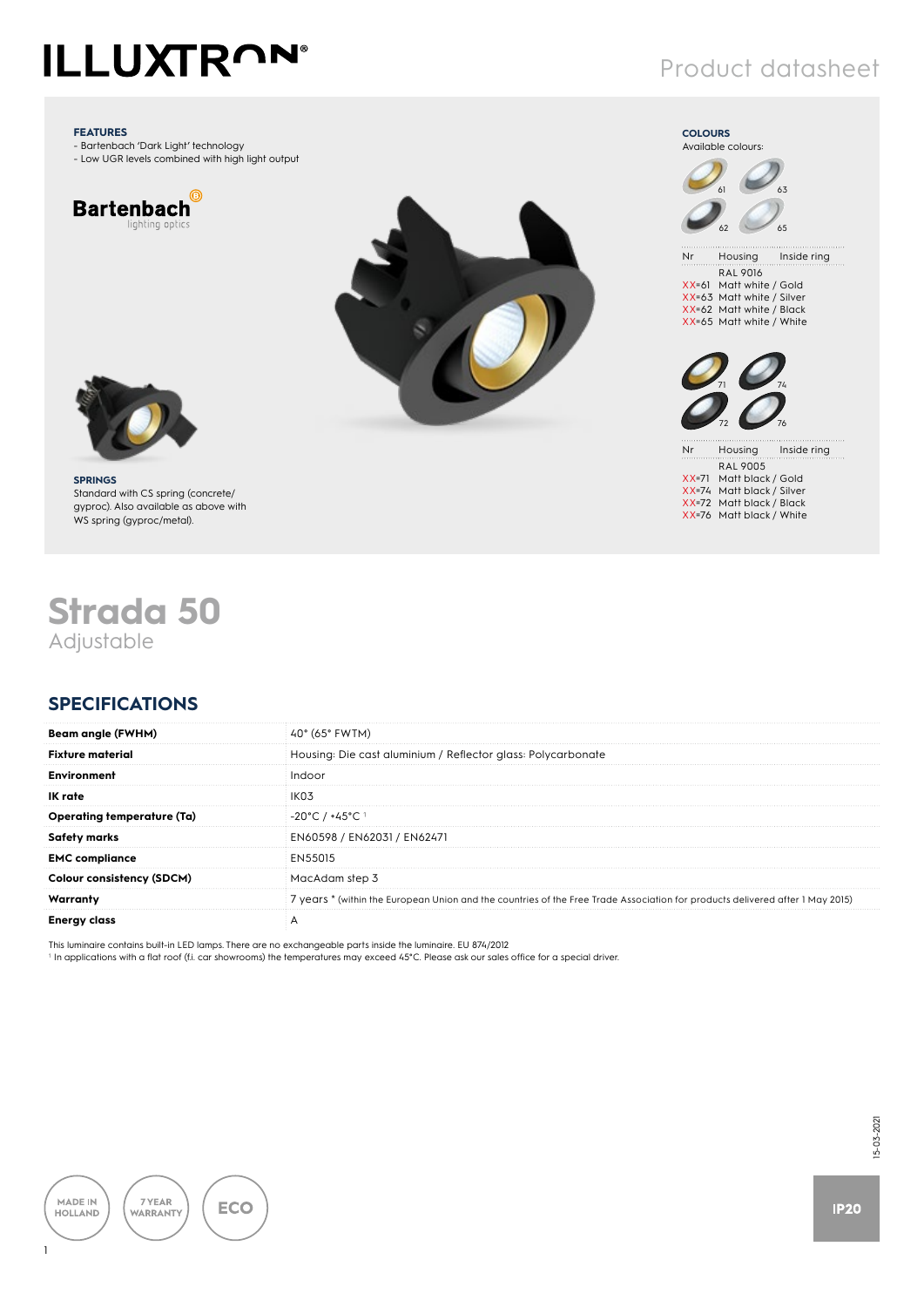#### **STRADA 50** VARIATIONS

|                      | Strada 50 LV 220-240V incl. power supply                     | page 3 |
|----------------------|--------------------------------------------------------------|--------|
| Strada 50 LV-C 500mA | $\pm$ to be connected to a central power supply $\pm$ page 4 |        |

#### **DIMENSIONS**



#### **HOLE SIZE**



**Using CS (concrete) springs (concrete/gyproc)**  For 5-50 mm ceiling thickness.

Recess depth 50 mm (incl. 5mm space for air ventilation).

**Using WS (wire) springs (gyproc/metal)**<br>For 1-20 mm ceiling thickness.<br>Recess depth 50 mm (incl. 5mm space for air ventilation).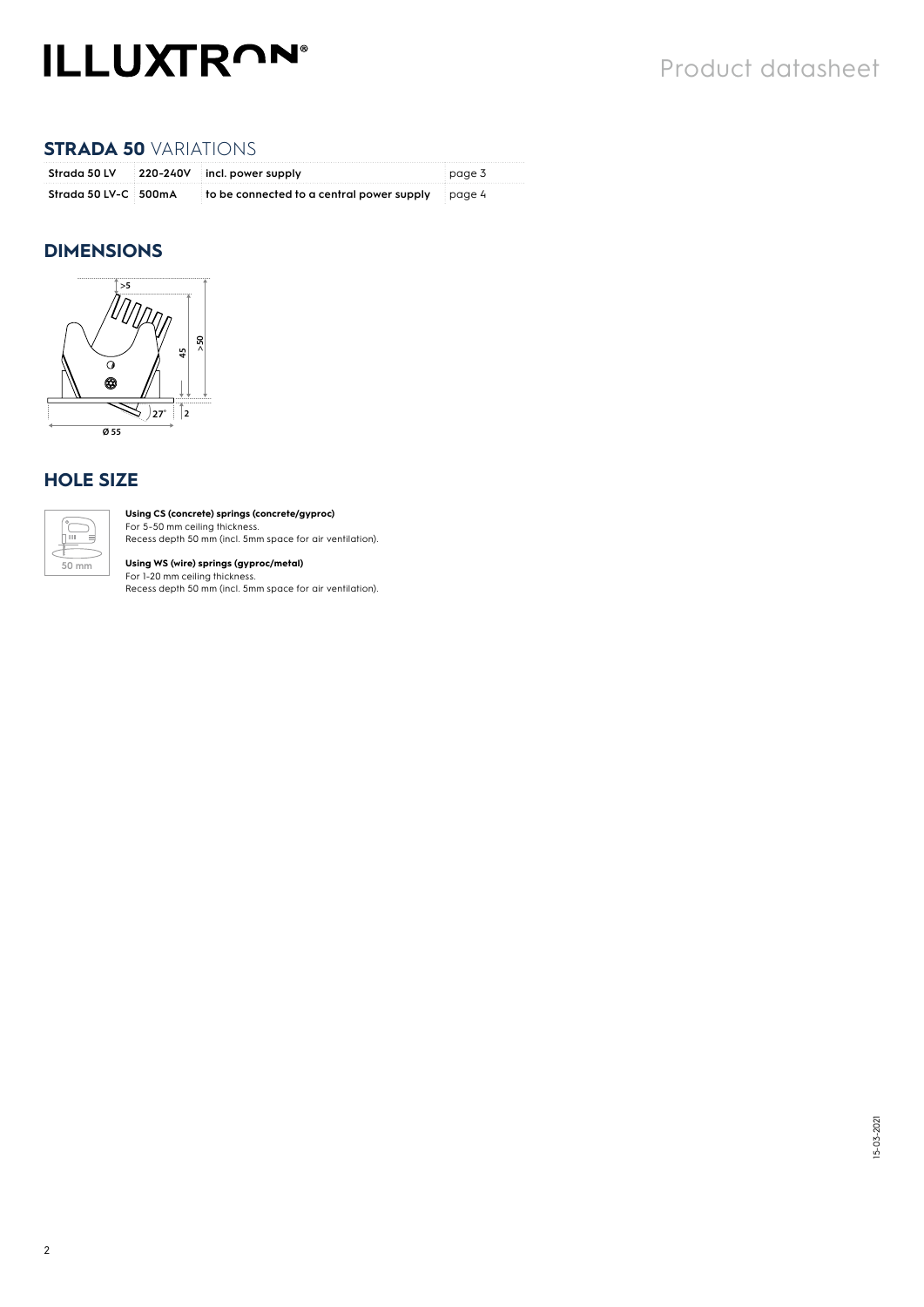#### **STRADA 50** (dimmable - incl. individual power supply) **220-240V**

#### **Downlight incl. PSU**







#### **ITEM SPECIFICATIONS** (PART A)

|                                        |              | ltem code :<br>WS | <b>Input</b> |     |     | W Lm Lm/W CRI | (tvo.) |      |       | ' UGR P <del>i</del> Ripple | <b>Inrush</b>        | $B-16A$<br>Fusel |
|----------------------------------------|--------------|-------------------|--------------|-----|-----|---------------|--------|------|-------|-----------------------------|----------------------|------------------|
| Strada 50 adj LV 475Lm 2700K Triac dim | 851A03XX0102 | 851A03XX1A02      | 220-240V     | 6.6 | 4/5 | 72            | 82     | 15.C | በ 96  | 32                          |                      | 50 pcs           |
| Strada 50 adj LV 500Lm 3000K Triac dim | IAN3XX7202   | 851A03XX2A02      | 220-240V     | 6.6 |     | 76            | 82     | 15.2 | በ 96  | $< 3\%$                     | 2A 50uS              | 50 pcs           |
| Strada 50 adj LV 525Lm 4000K Triac dim | 851A03XX0202 | 851A03XX3A02      | 220-240V     | 6.6 | 525 | -80           | 82     | 15.4 | በ 96. | $< 3\%$                     |                      | 50 pcs           |
| Strada 50 adj LV 475Lm 2700K Dali      | 851A03XXS402 | 851A03XXS702      | 220-240V     | 6.6 | 475 | -72           | 82     | 15.0 | n 95  | < 3%                        | 5A 50 <sub>u</sub> S | 50 pcs           |
| Strada 50 adj LV 500Lm 3000K Dali      | 851A03XXS502 | 851A03XXS802      | 220-240V     | 6.6 | 500 | 76            | 82     | 15.2 | n 95  | < 3%                        | 5A 50 <sub>u</sub> S | 50 pcs           |
| Strada 50 adj LV 525Lm 4000K Dali      | 03XXS602     | 851A03XXS902      | 220-240V     | 6.6 |     | -80           | 82     |      |       |                             |                      | 50 pcs           |

#### **ITEM SPECIFICATIONS** (PART B)

| l Description    |             |        | Safety Energy Weight Dimensions Quantity |        | Expected lifespan $(25^{\circ}C)$ |              |               |  |  |
|------------------|-------------|--------|------------------------------------------|--------|-----------------------------------|--------------|---------------|--|--|
|                  | class class |        |                                          |        |                                   | <b>BOR50</b> | <b>L90B50</b> |  |  |
| Strada 50 adj LV |             | 172 ar | 105x105x61 mm                            | 42 pcs | 70,000 hrs                        | 70.000 hrs   | 70.000 hrs    |  |  |

All values are measured at 230V (+/- 7%)

### **INCL. PSU**

| PSU TCI 127042 Triac dim   | 102x38x21 mm |
|----------------------------|--------------|
| <b>PSU TCI 127576 Dali</b> | 147x44x22 mm |